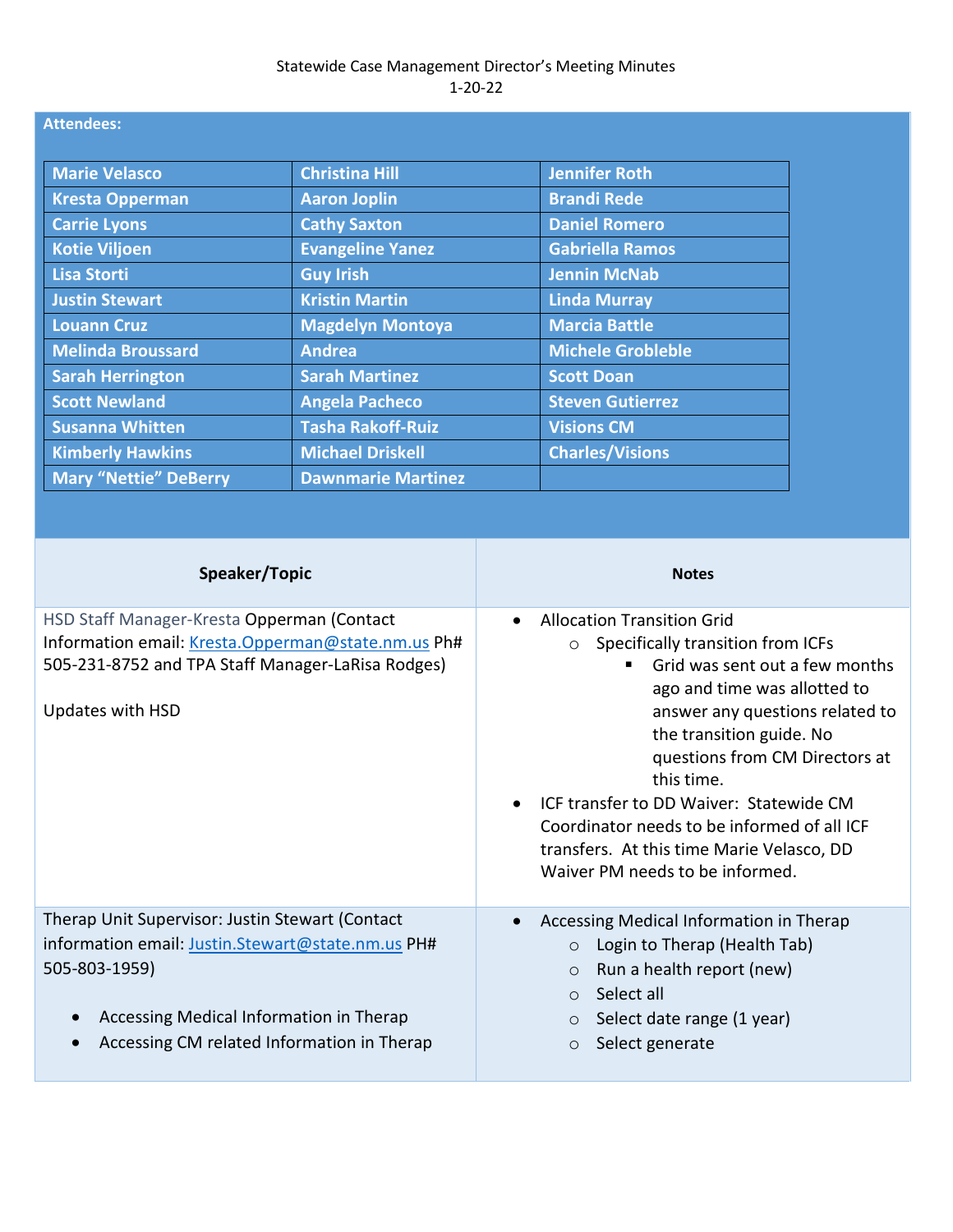## Statewide Case Management Director's Meeting Minutes 1-20-22

|                                                                                                                                                                               | Can create report will give you a list of<br>$\circ$<br>any appointments within the date<br>range selected.<br>This report can be saved as a PDF for<br>$\circ$<br>CM individual files<br>Accessing CM related Information in Therap<br>Please contact Justin Stewart for<br>$\Omega$<br>further questions or training.                                                                                                                                                                                                                                                                                                                                                                                                                                                                                                                                                                                                                                                                                                                                                                                                         |
|-------------------------------------------------------------------------------------------------------------------------------------------------------------------------------|---------------------------------------------------------------------------------------------------------------------------------------------------------------------------------------------------------------------------------------------------------------------------------------------------------------------------------------------------------------------------------------------------------------------------------------------------------------------------------------------------------------------------------------------------------------------------------------------------------------------------------------------------------------------------------------------------------------------------------------------------------------------------------------------------------------------------------------------------------------------------------------------------------------------------------------------------------------------------------------------------------------------------------------------------------------------------------------------------------------------------------|
| Constituent Supports Manager: Lisa Storti (contact<br>information: Lisa.storti@state.nm.us )<br><b>Updates on Guardianship</b>                                                | Lisa reviewed guardianship and importance of<br>$\bullet$<br>having someone as alternate or secondary<br>guardian. Please see power point<br>presentation:<br>Guardianship<br>Presentation 1-22.ppt                                                                                                                                                                                                                                                                                                                                                                                                                                                                                                                                                                                                                                                                                                                                                                                                                                                                                                                             |
| IEB Staff Managers: Cassandra DeCamp & Evangeline<br>Yanez (Contact Information: email:<br>Evangeline. Yanez@state.nm.us Ph# 505-415-0566)<br><b>Super Allocation Updates</b> | There have been a few parents that have<br>$\bullet$<br>contacted Marie because CM agencies are<br>telling them that their agencies are not serving<br>children.<br>Reminder: The CM provider contract<br>$\circ$<br>requires agencies to serve both children<br>and adults.<br>If guidance is needed, please reach out<br>$\circ$<br>to Marie.<br>Q- Are children going to be entered into<br>Therap?<br>Marie will follow up with Justin<br>$\circ$<br>Follow-Up: As per Justin-DD Waiver<br>$\circ$<br>Service standards precludes children<br>from being entered into Therap as they<br>do not have any LCA services.<br>The current contract with Therap only<br>$\circ$<br>allows a certain number of individuals<br>to be entered into therap.<br>Analysis will need to be done in Therap<br>$\circ$<br>to see what needs to happen.<br>Q- Will ISD be able to process so many<br>allocations and applications? When CMs are<br>calling the call center they are having to wait<br>more than 30 minutes to talk with someone.<br>Marie will follow up with Kresta to see<br>$\circ$<br>if there is an alternate contact. |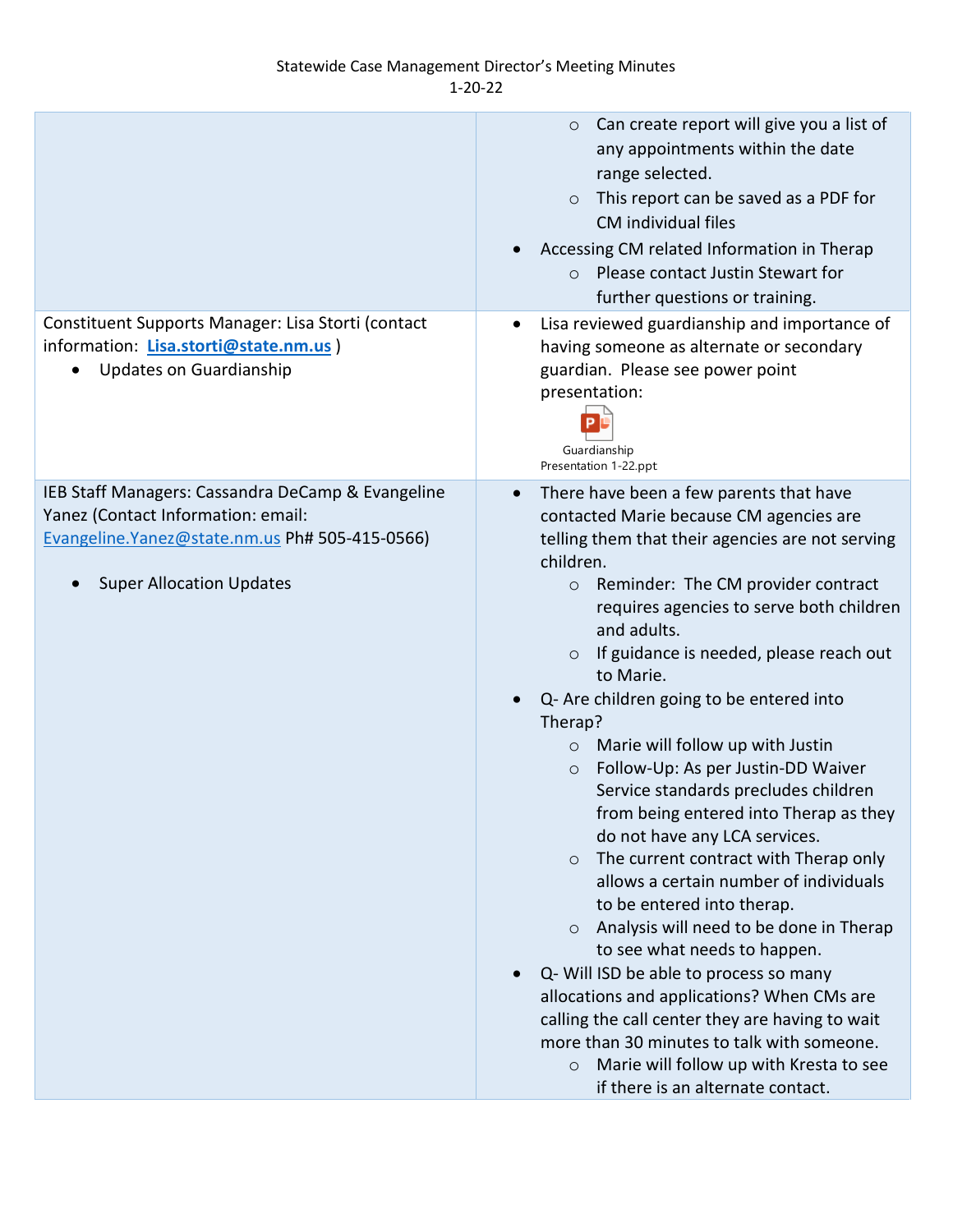## Statewide Case Management Director's Meeting Minutes 1-20-22

|                                                                                                                                                                                                    | Q- Some letters have incorrect SSNs on the<br>$\bullet$<br>Match Letters. What will IEB do to fix this?<br>If CMs are noticing that SSNs are<br>$\circ$<br>incorrect, they need to contact IEB to<br>get them corrected ASAP.<br>HSD emailed the new HSD100 out and the new<br>$\bullet$<br>application is not included in the allocation<br>packets.<br>Packets were prefilled before the new<br>$\circ$<br>HSD 100 was released.<br>New packets will include the new HSD<br>$\circ$<br>100.                                                                                                                                                                                                                                                                                         |
|----------------------------------------------------------------------------------------------------------------------------------------------------------------------------------------------------|---------------------------------------------------------------------------------------------------------------------------------------------------------------------------------------------------------------------------------------------------------------------------------------------------------------------------------------------------------------------------------------------------------------------------------------------------------------------------------------------------------------------------------------------------------------------------------------------------------------------------------------------------------------------------------------------------------------------------------------------------------------------------------------|
| Aspiration Risk Management Coordinator and Nurse<br>Consultant: Jacoba Viljioen (contact information:<br>Jacoba.viljoen@state.nm.us: (c)954-726-7420)<br>SARL<br>$\bullet$<br><b>CARMP Updates</b> | SARL<br>$\bullet$<br>New Statewide form Via Smartsheet<br>$\circ$<br>CARMP does not need to be uploaded<br>$\circ$<br>in the sheet but the date does need to<br>be added.<br>Link will be sent to CM Agencies.<br>O<br>Any feedback is requested by<br>$\circ$<br>1/27/2022<br>Go live is scheduled for 02/2022<br>$\circ$<br><b>New SARL</b><br>Process.potx<br><b>CARMP Updates</b><br>2019- Documents missing or<br>$\circ$<br>incomplete<br>2020- not received<br>$\circ$<br>2021- not received<br>$\circ$<br>Please provide documents to<br>п<br>Kotie<br>Kotie will send out requests to<br>٠<br>CMs serving individuals that<br>were selected with details on<br>what needs to be sent.<br>Documents may include<br>Training<br>$\circ$<br>documents<br><b>ISPs</b><br>$\circ$ |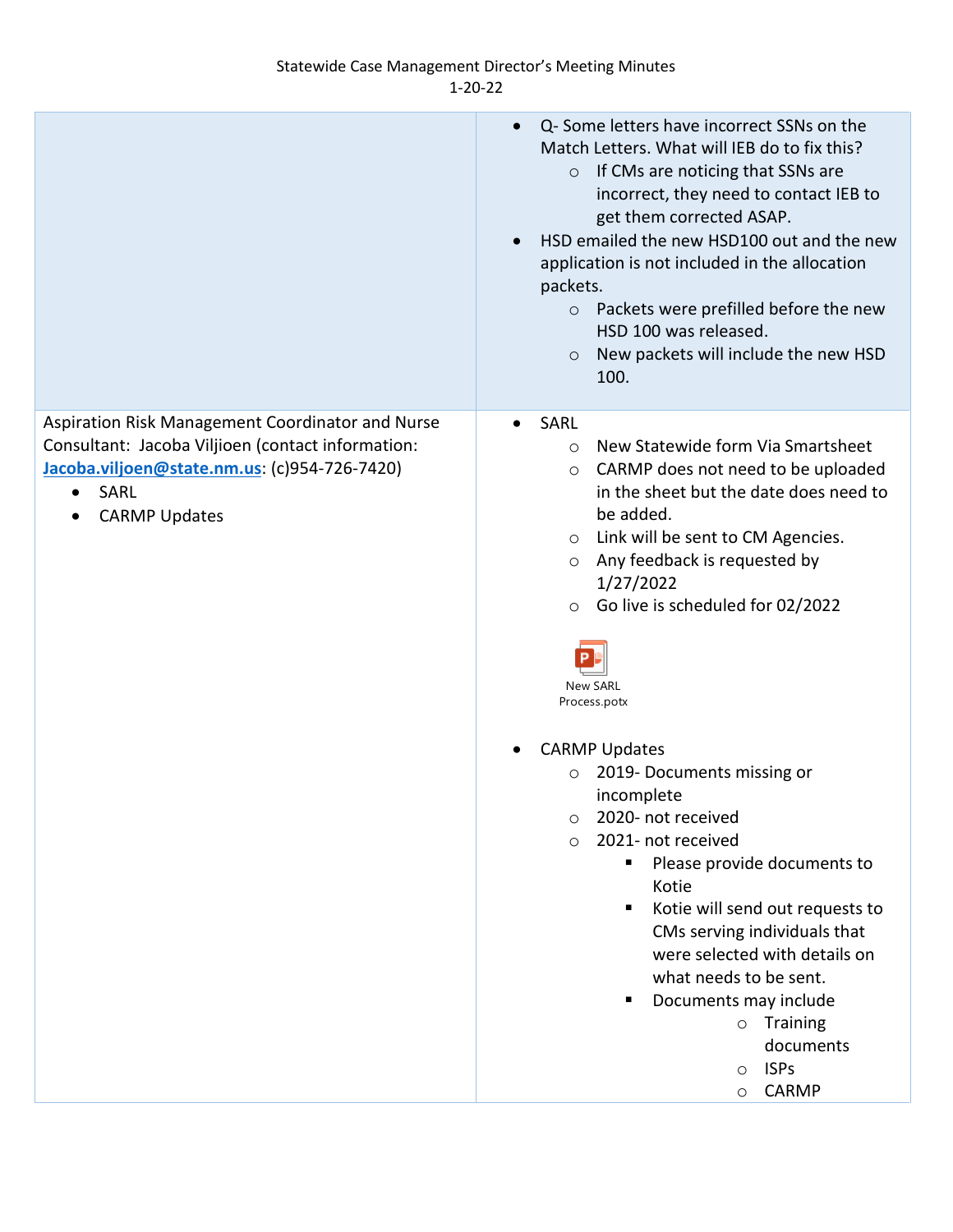|                                                                                                                      | CARMP template was updated and<br>$\circ$<br>released on Thursday 1/13/2022.<br>Trainings are happening yesterday and<br>today.<br>Training will be recorded<br>$\circ$<br>2022 CARMP Training<br>Dates.pdf                                                                                                                                                                                                                                                                                                                                                              |
|----------------------------------------------------------------------------------------------------------------------|--------------------------------------------------------------------------------------------------------------------------------------------------------------------------------------------------------------------------------------------------------------------------------------------------------------------------------------------------------------------------------------------------------------------------------------------------------------------------------------------------------------------------------------------------------------------------|
| Frank Gaona-SE Lead: (Contact Information email:<br>Frank.Gaona@state.nm.us Ph# 505-795-2826<br><b>SELN Training</b> | Free training opportunity toward the additional<br>$\bullet$<br>14 hours of CM required training.<br>CM is training for employment and<br>$\circ$<br>contains: 4 Modules (1hour per<br>module)<br>There are 40 slots available<br>$\circ$<br>Please email Frank Gaona if interested<br>$\circ$                                                                                                                                                                                                                                                                           |
| Selina Leyba-Waiver Project Coordinator<br>OR Tip Sheet<br>Whom to contact for budget issues                         | OR Tip Sheet (Attached)<br>٠<br>Please reach out to Selina Leyba with<br>$\circ$<br>any questions or topics that you may<br>find useful on next quarters Tip Sheet.<br>Reminder- CORE offices are closed on<br>$\circ$<br>legal holidays. Please remember to plan<br>accordingly when submitting budget<br>requests.<br>OR Tips from CORE<br>01.2022 (002).pdf                                                                                                                                                                                                           |
|                                                                                                                      | <b>Contacts for Budget Issues</b><br>٠<br>If you are having a budget issue after<br>$\circ$<br>receiving an approval from the OR and<br>you notice that the portal is not<br>reflecting a correct PA, provider ID, or<br>number of units please reach out to the<br>TPA to troubleshoot or correct the PA.<br>If you have tried to contact the TPA,<br>$\circ$<br>and are still not having any results,<br>please feel free to reach out to Selina<br>Leyba and be sure to CC your Regional<br>Office contacts. We will work together<br>to staff these types of issues. |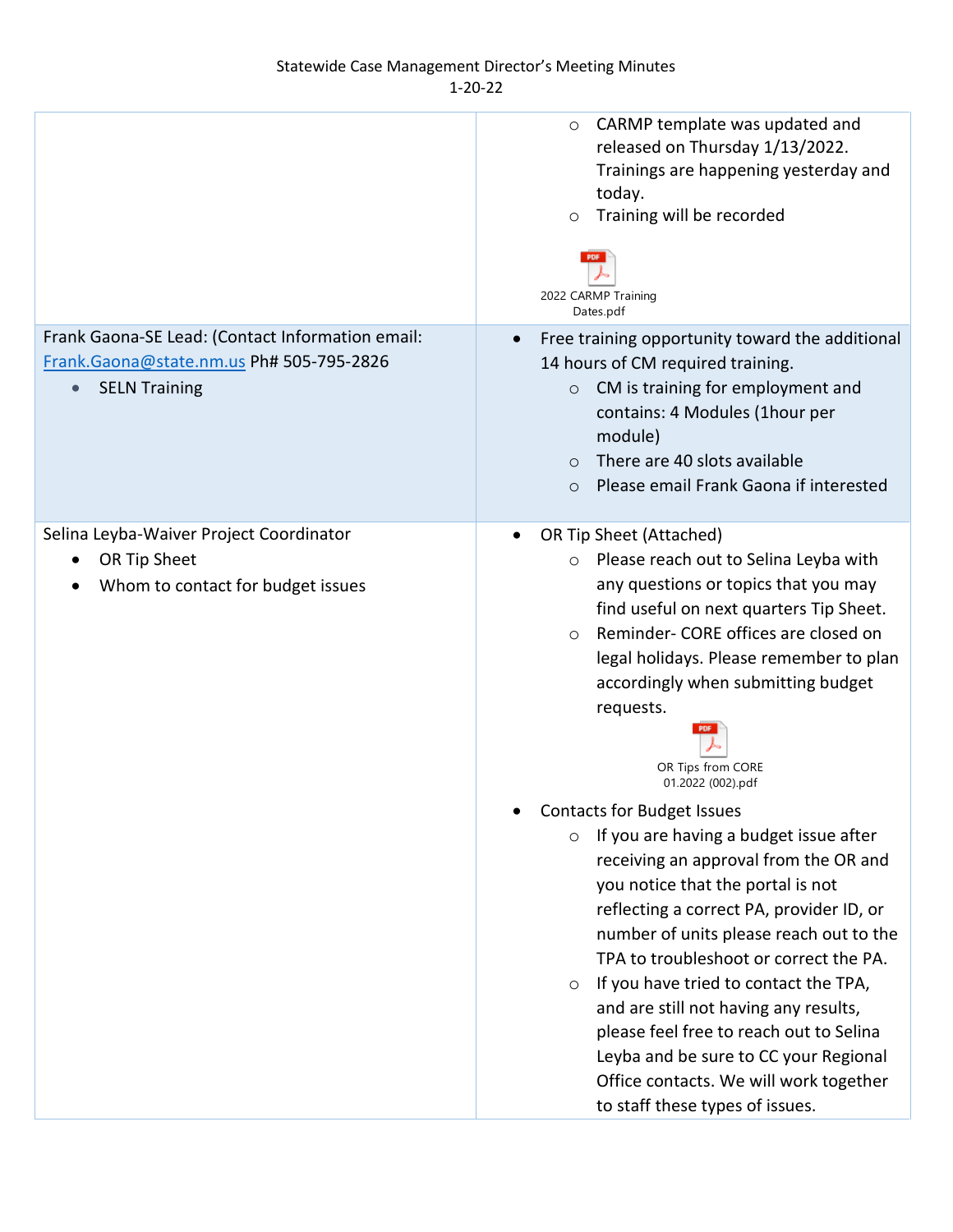## Statewide Case Management Director's Meeting Minutes

1-20-22

|                                                                    | W<br>SL Talking<br>Points.docx                                                                                                                                                                                                                                                                                                                                                                                                                                                                                                                                                                                                                                                                                                                                                                                                                                                                                                                                                                                              |
|--------------------------------------------------------------------|-----------------------------------------------------------------------------------------------------------------------------------------------------------------------------------------------------------------------------------------------------------------------------------------------------------------------------------------------------------------------------------------------------------------------------------------------------------------------------------------------------------------------------------------------------------------------------------------------------------------------------------------------------------------------------------------------------------------------------------------------------------------------------------------------------------------------------------------------------------------------------------------------------------------------------------------------------------------------------------------------------------------------------|
| Christina Hill-Deputy Bureau Chief<br>Site Visit Tool Update       | Site visit tools have been updated and the new<br>$\bullet$<br>site visit tools are now in Therap. All Site Visits<br>for 2022 must be completed on the new<br>version.<br>DDSD Received feedback that there are some<br>missing NA options. Please leave these blank<br>when NA is the answer and the option is not<br>available.<br>Summary text box cannot be left blank.                                                                                                                                                                                                                                                                                                                                                                                                                                                                                                                                                                                                                                                |
| Marie Velasco-DDW Program Manager<br>Updates and Reminders for DDW | Late Budget Submission<br>Contract management was placed on<br>$\circ$<br>hold due to COVID but will resume now<br>in January 2022.<br>Thank you to all Directors for a job well<br>done.<br>Is there a way to capture a DDSD<br>$\circ$<br>exception for late budgets that are<br>submitted to the OR that have a DDSD<br>exception form?<br>If there is an exception form,<br>please make sure to inform<br>Marie<br>Also, new allocations should not<br>be included in Late Budget<br>Submissions<br>Provider Application: Grievance<br>Grievance will need to be reviewed by<br>$\circ$<br>someone that isn't directly involved.<br>NMAC 7.26.4.13 states: The complaint<br>will be decided by an impartial person<br>who is not involved in the incident<br>complained of but who may be an<br>employee of the service provider.<br>Also, if an individual is not happy with<br>$\circ$<br>the agency response, the individual can<br>file a complaint with the dept and the<br>agency needs to assist with filing the |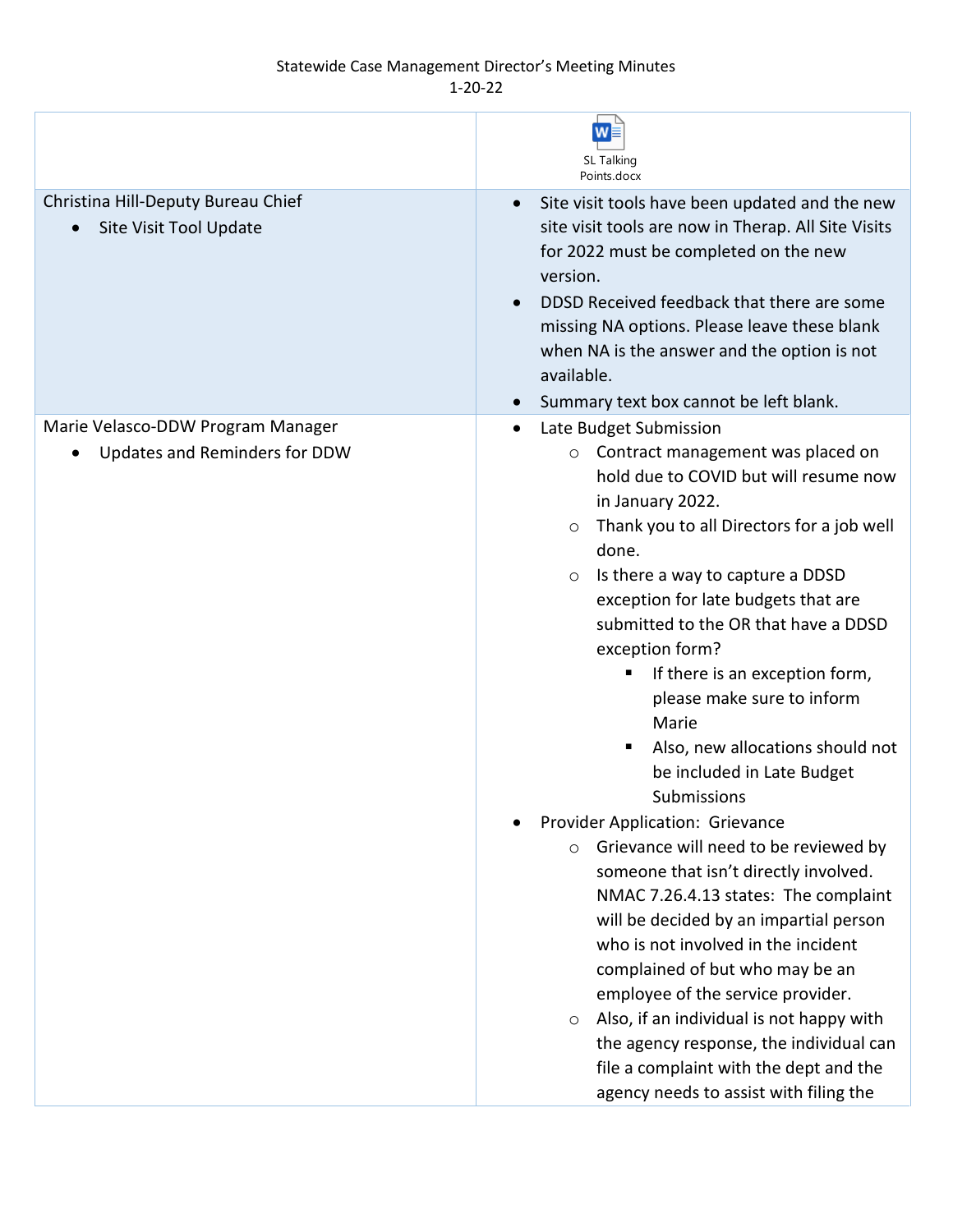| complaint if needed. This is addressed                                                                                                                                                                                                             |
|----------------------------------------------------------------------------------------------------------------------------------------------------------------------------------------------------------------------------------------------------|
| in 7.26.4.13 A and B.                                                                                                                                                                                                                              |
| Technology/Telehealth ISP Addendum                                                                                                                                                                                                                 |
| Technology-Telehealt<br>h ISP Addendum.1.12.                                                                                                                                                                                                       |
| ISP addendum has been created based<br>$\circ$                                                                                                                                                                                                     |
| on CMS questions on the waiver                                                                                                                                                                                                                     |
| application.                                                                                                                                                                                                                                       |
| Telehealth options must be based on<br>$\circ$                                                                                                                                                                                                     |
| individual's choice and must be                                                                                                                                                                                                                    |
| documented.                                                                                                                                                                                                                                        |
| All providers must follow waiver service<br>$\circ$                                                                                                                                                                                                |
| standards.                                                                                                                                                                                                                                         |
| Back up plans will need to be identified<br>$\circ$<br>if services could not be provided due to<br>technical issues.                                                                                                                               |
| Appointment cancellations and                                                                                                                                                                                                                      |
| $\circ$<br>reschedules will need to be                                                                                                                                                                                                             |
| documented.                                                                                                                                                                                                                                        |
| Release date is February 15 <sup>th</sup> with a 4-<br>$\circ$                                                                                                                                                                                     |
| month transition period.                                                                                                                                                                                                                           |
| Feedback is requested by 1/27/2022<br>$\circ$                                                                                                                                                                                                      |
| Form will be released in a fillable PDF<br>$\circ$                                                                                                                                                                                                 |
| for easy use                                                                                                                                                                                                                                       |
| Q- Case Management is not on the form<br>$\circ$                                                                                                                                                                                                   |
| is this intentional?                                                                                                                                                                                                                               |
| $\checkmark$ CM's are not included in this<br>document as there is a<br>requirement for cm's to have<br>face to face visits. Due to the<br>pandemic and current guidance<br>from DDSD face to face visits<br>are suspended until March 1,<br>2022. |
| Q- Are in-person visits resuming?<br>$\circ$                                                                                                                                                                                                       |
| $\checkmark$ As of right now in-person visits                                                                                                                                                                                                      |
| will resume February 1 <sup>st</sup> but                                                                                                                                                                                                           |
| things can change. Be aware of                                                                                                                                                                                                                     |
| communication that is being                                                                                                                                                                                                                        |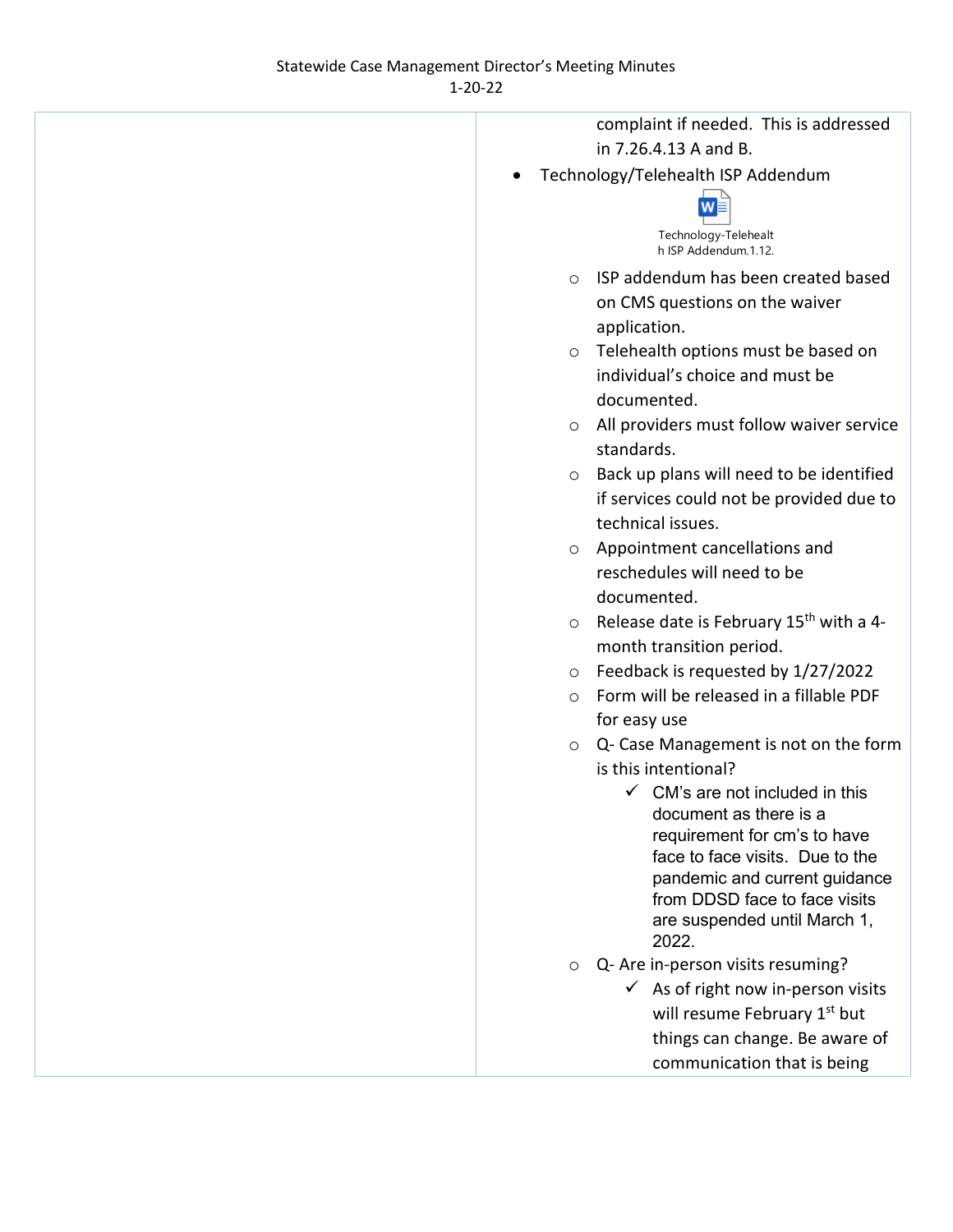released. Follow-Up-In person visits will resume March 1, 2022.

- $\checkmark$  There has been a dramatic increase this month. 107 positive cases this month alone. 3 reported deaths for January
- $\checkmark$  DDSD is looking at pushing inperson visits back to March 1st. Update: In-Person visits will resume March 1, 2022.
- o Q- COVID is affecting provider agencies as well. Is DDSD following this as well?
	- $\checkmark$  Leadership is aware of the issues and are working to ensure individuals are receiving the care they need.
- o Q- If emergency transitions need to take place do transition meetings need to occur?
	- $\checkmark$  Transition meetings still need to occur when an individual is being transitioned to a new agency. There are certain exceptions in emergency situations.
	- $\checkmark$  After being made aware of the emergency transition, the CM needs to reach out to DDSD for assistance.
- COVID Updates
	- o As of 01/14/2022: 630 DDW participants have tested positive for COVID 19 at least one time.
	- o CM directors need to review DOH Covid Policies.
	- o Memo that was sent out on 1/14/2022 has information related to congregate settings.